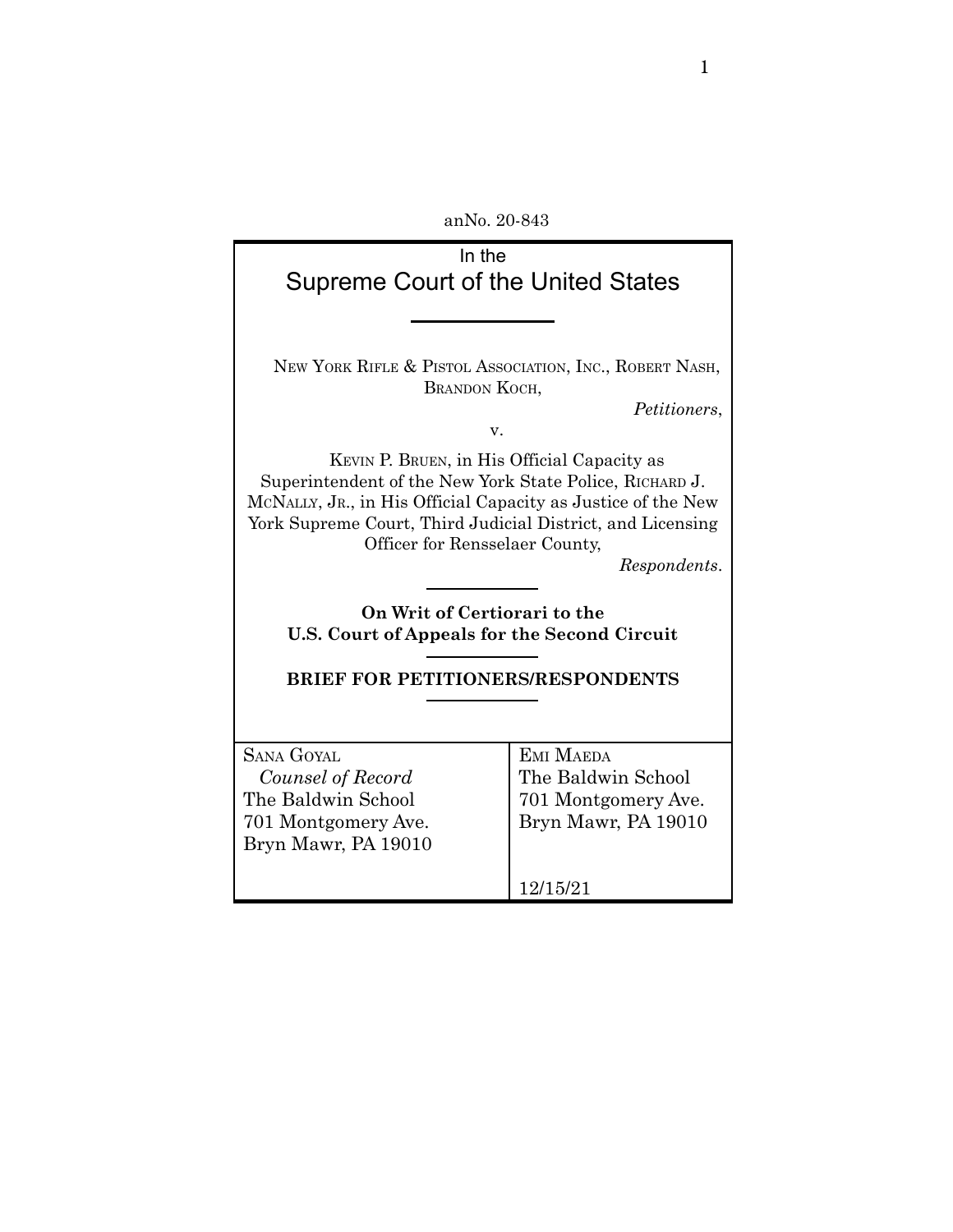## **QUESTIONS PRESENTED**

Whether the State's denial of petitioners' applications for concealed-carry licenses for self-defense violated the Second Amendment.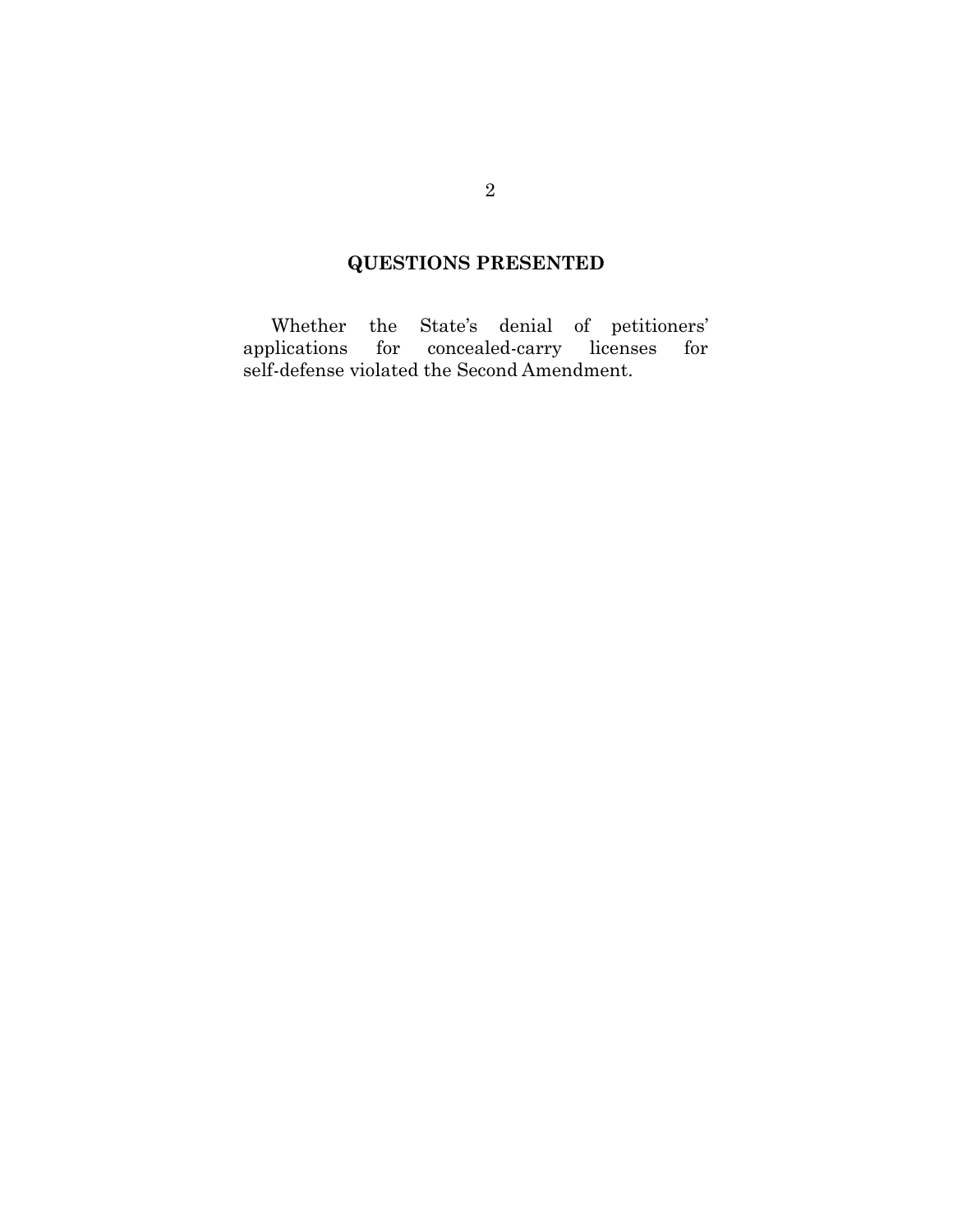# **TABLE OF CONTENTS**

| Questions Presented ————————————————————                                                                                                                                                                                      | 2 |
|-------------------------------------------------------------------------------------------------------------------------------------------------------------------------------------------------------------------------------|---|
|                                                                                                                                                                                                                               |   |
|                                                                                                                                                                                                                               |   |
| Summary of Argument ————————————————————                                                                                                                                                                                      |   |
| $Argument$ $ 7 - 11$<br>Part I: Violation of Second Amendment<br>Part II: Intent of Self-Defense<br>Part III: Strict Scrutiny                                                                                                 |   |
| Conclusion – Conclusion – Conclusion – Conclusion – Concern – Concern – Concern – Concern – Concern – Concern – Concern – Concern – Concern – Concern – Concern – Concern – Concern – Concern – Concern – Concern – Concern – |   |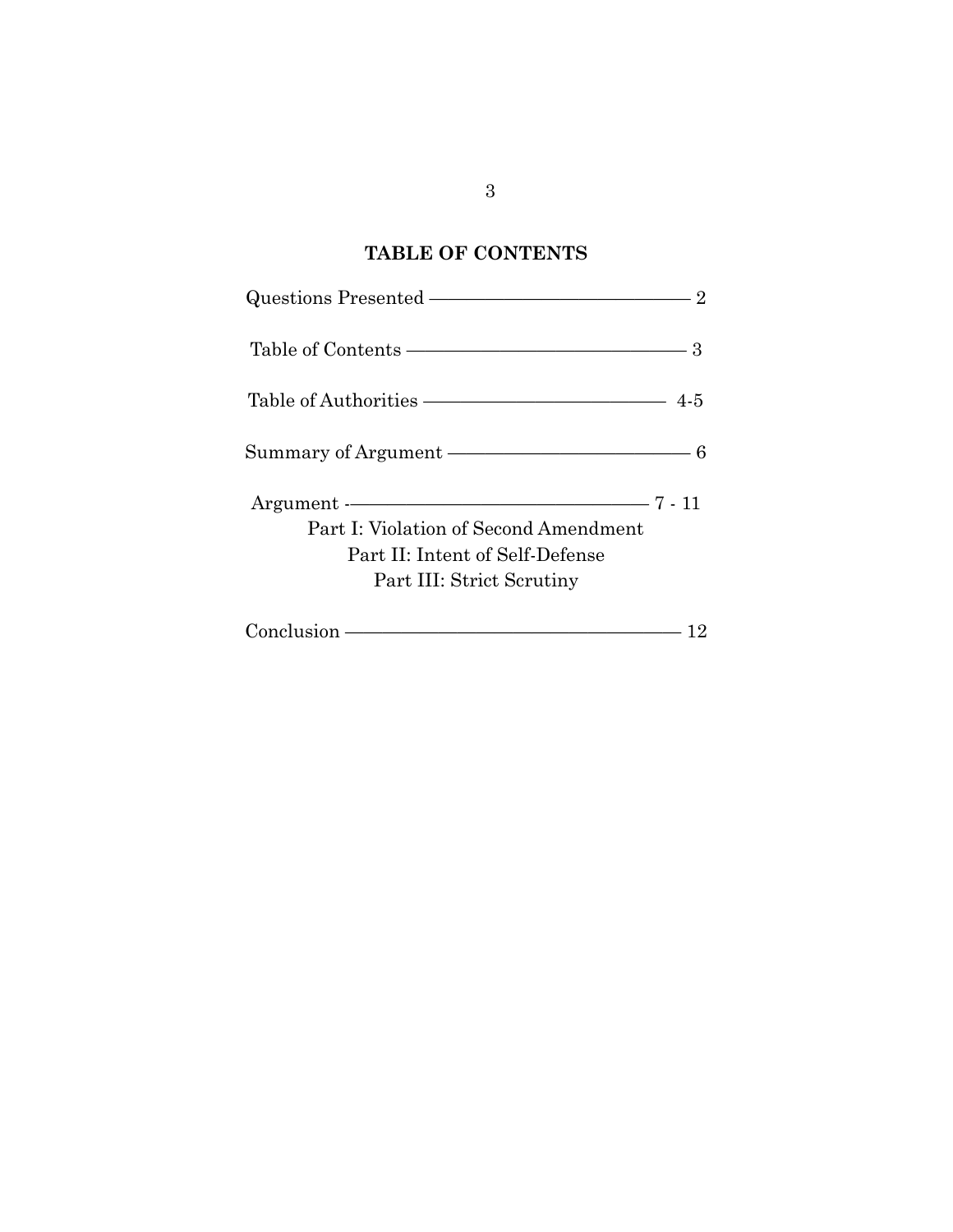#### **TABLE OF AUTHORITIES**

District of Columbia v. Heller 554 U.S. 570 (2008)

Caetano v. Massachusetts 136 S.Ct. 1027 (2016)

McDonald v. City of Chicago 561 U.S. 742 (2010)

*Other authorities:*

Gen. William H. Sumner, Letter to John Adams May 3, 1823

Massachusetts Declaration of Rights 1780

Gen. William H. Sumner, Letter to John Adams May 3, 1823

Massachusetts Declaration of Rights 1780

Federalist No. 46 – Madison 1788

Anti-Federalist No. 28 1788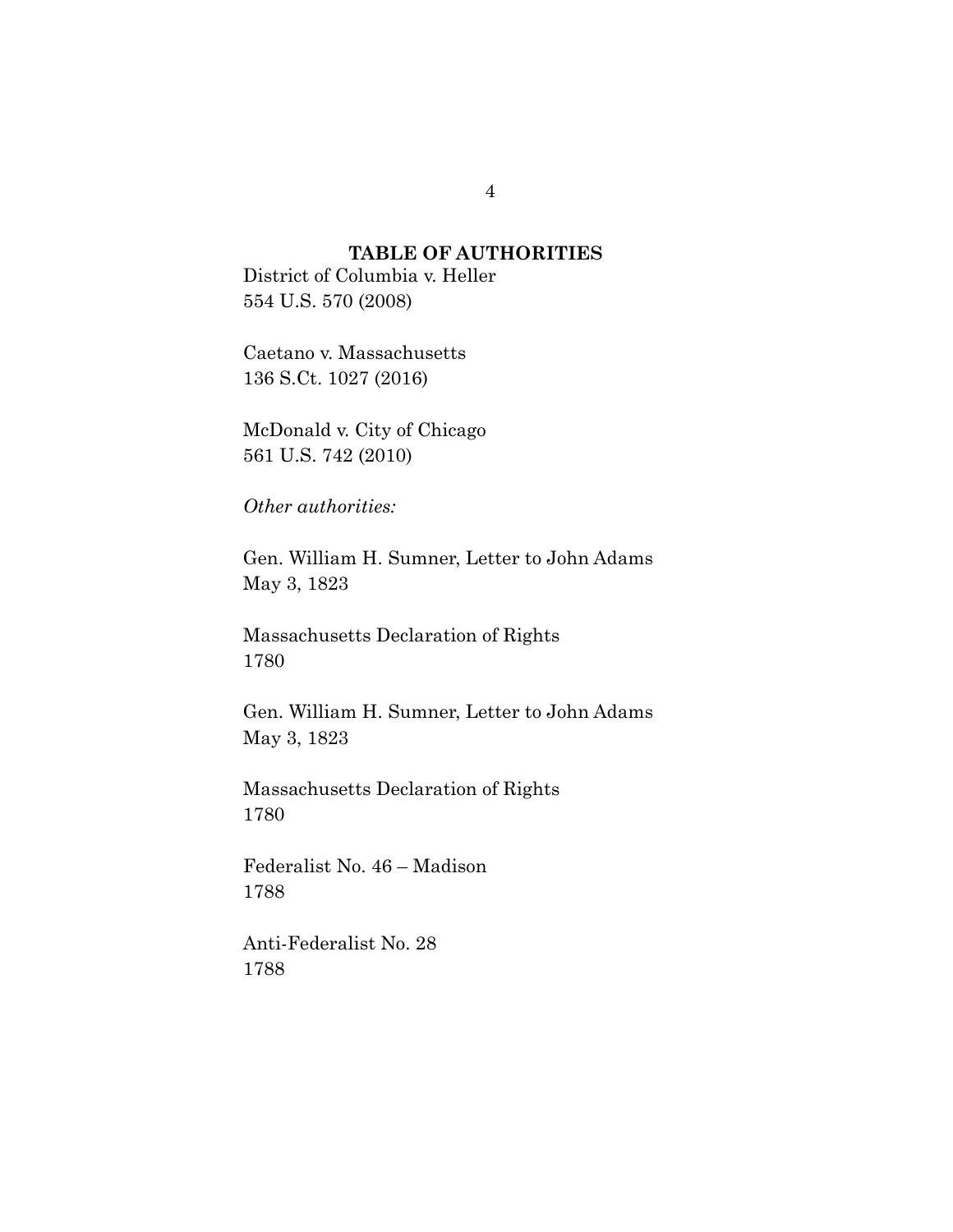Article I, clause 8, § 15 "Power to Call Forth the Militia"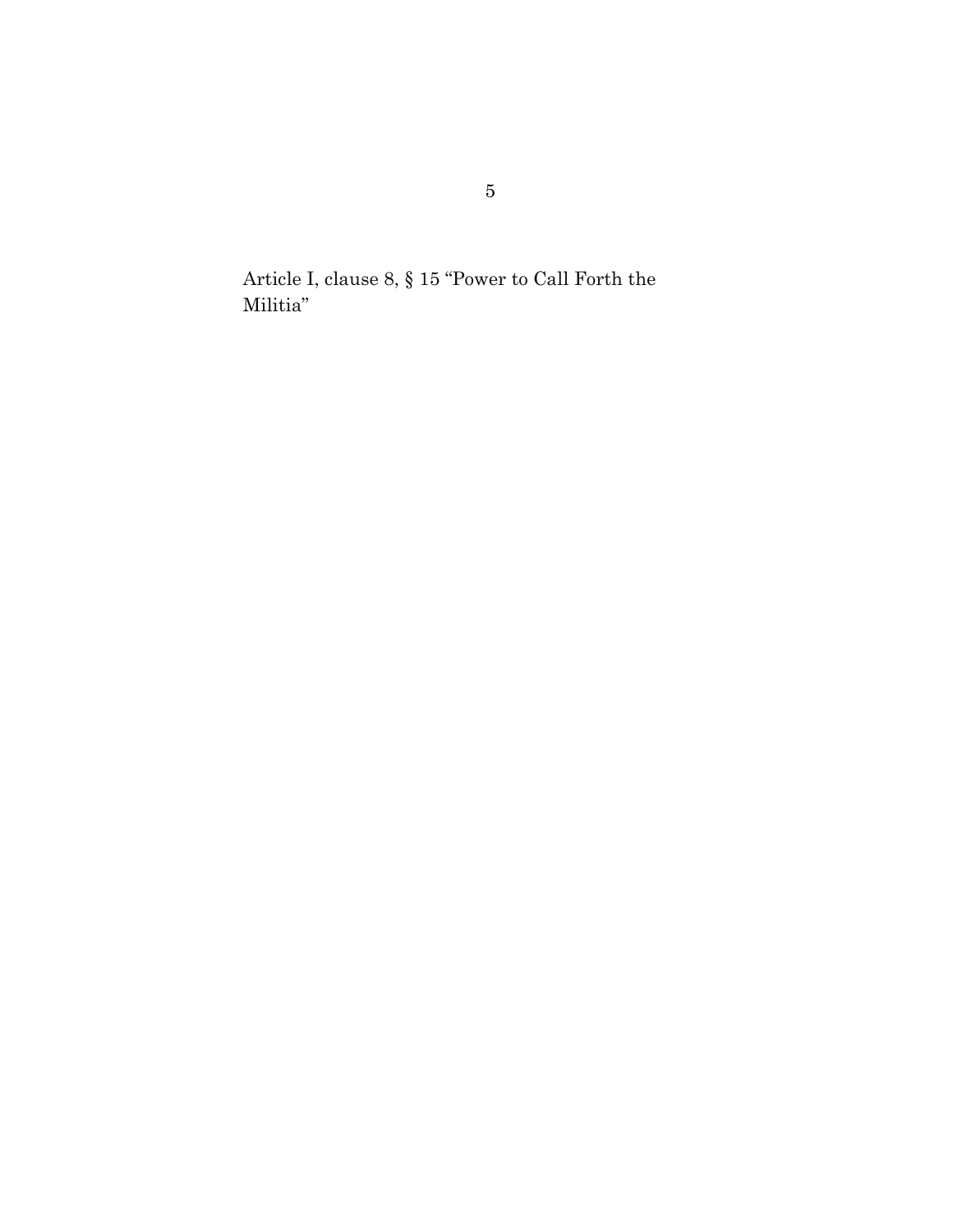#### **SUMMARY OF ARGUMENT**

Robert Nach and Brandon Koch, both able-bodied citizens of New York, applied for a permit to conceal carry their firearms but were ultimately denied by New York's "Proper Cause Laws".

The NYSPRA's second amendment rights are being infringed on by New York's concealed carry laws. Self-defense is the core of the second amendment and is not and should not be limited by the presence, or lack thereof, of a militia, as proven by past precedents. Concealed weapons are a right under the second amendment for the individual's protection. According to the Heller v. DC case "to read the Amendment as limiting the right to bear arms only to those in a governed military force would be to create exactly the type of state-sponsored force against which the Amendment was meant to protect people.". Knowing that, we can now state that each individual has the right to carry a gun to protect oneself. New York law is preventing that. Secondly, concealed weapons are condoned by the court for self-defense measures, which is at the core of the self-amendment. For these reasons, strict scrutiny applies because the government does not have a valid, significant reason for discriminating and taking away the peoples' self

6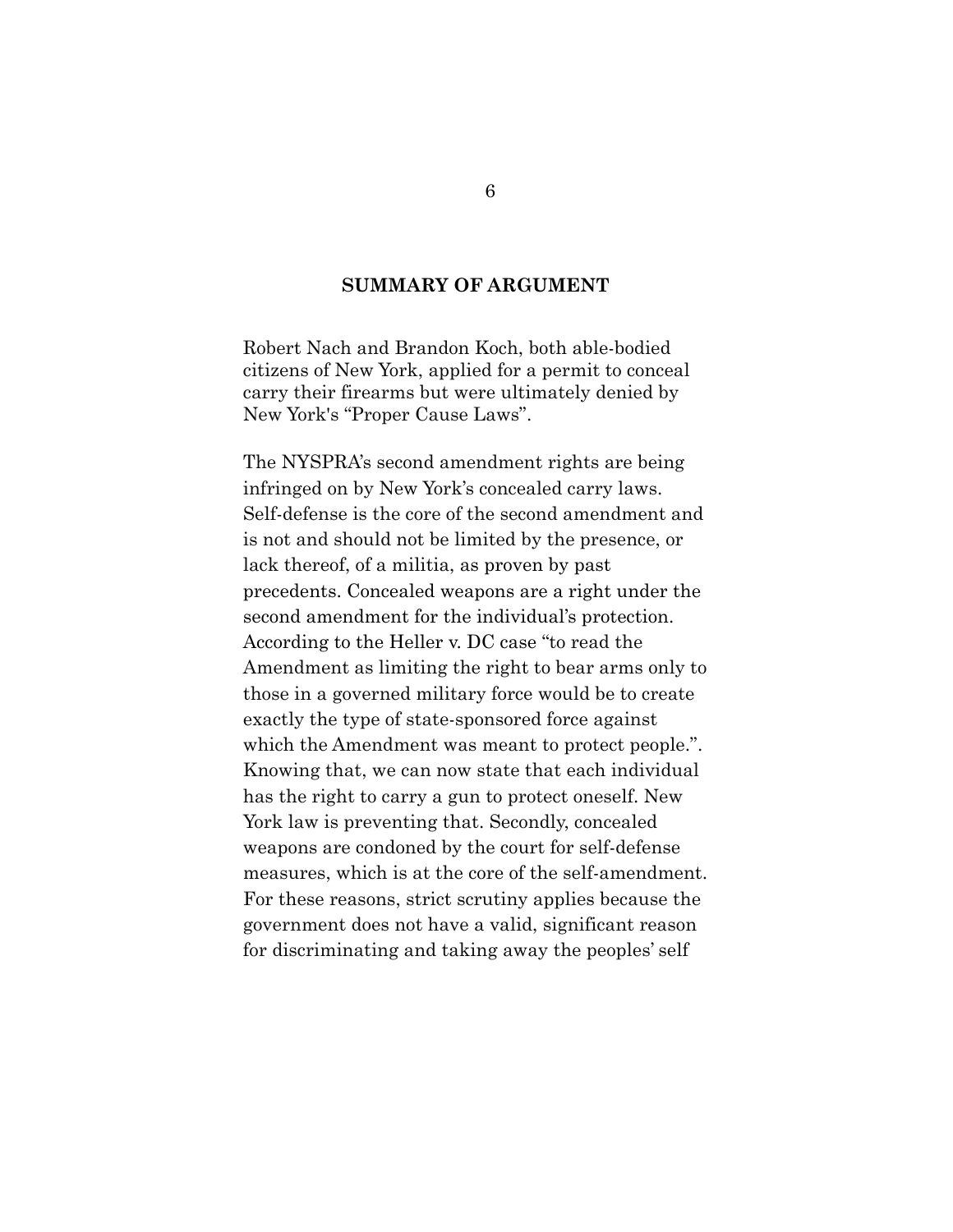defense when lawmakers have other options. Thus, New York's law violates the second amendment.

#### **ARGUMENT**

#### **I. Violation of Second Amendment**

The NYSPRA's second amendment rights are being infringed on by New York's law. The Second Amendment states, "A well regulated Militia, being necessary to the security of a free State, the right of the people to keep and bear Arms, shall not be infringed." A militia is not needed for the second clause of this amendment to remain valid as stated in the case of DC v Heller. A regulated militia is the consequence of the people's right to bear arms, but one does not directly limit the other. This is because "To read the Amendment as limiting the right to bear arms only to those in a governed military force would be to create exactly the type of state-sponsored force against which the Amendment was meant to protect people."- Justice Antonin Scalia. Therefore, an individual is granted access to and the right to carry arms in public areas. This definition also recognizes its limits such as government buildings, schools, and other sensitive areas but for the means presented in the case of NYSRPA v. Bruen, the amendment is valid and applicable. Both these people were law abiding citizens, of age and with no previous criminal record.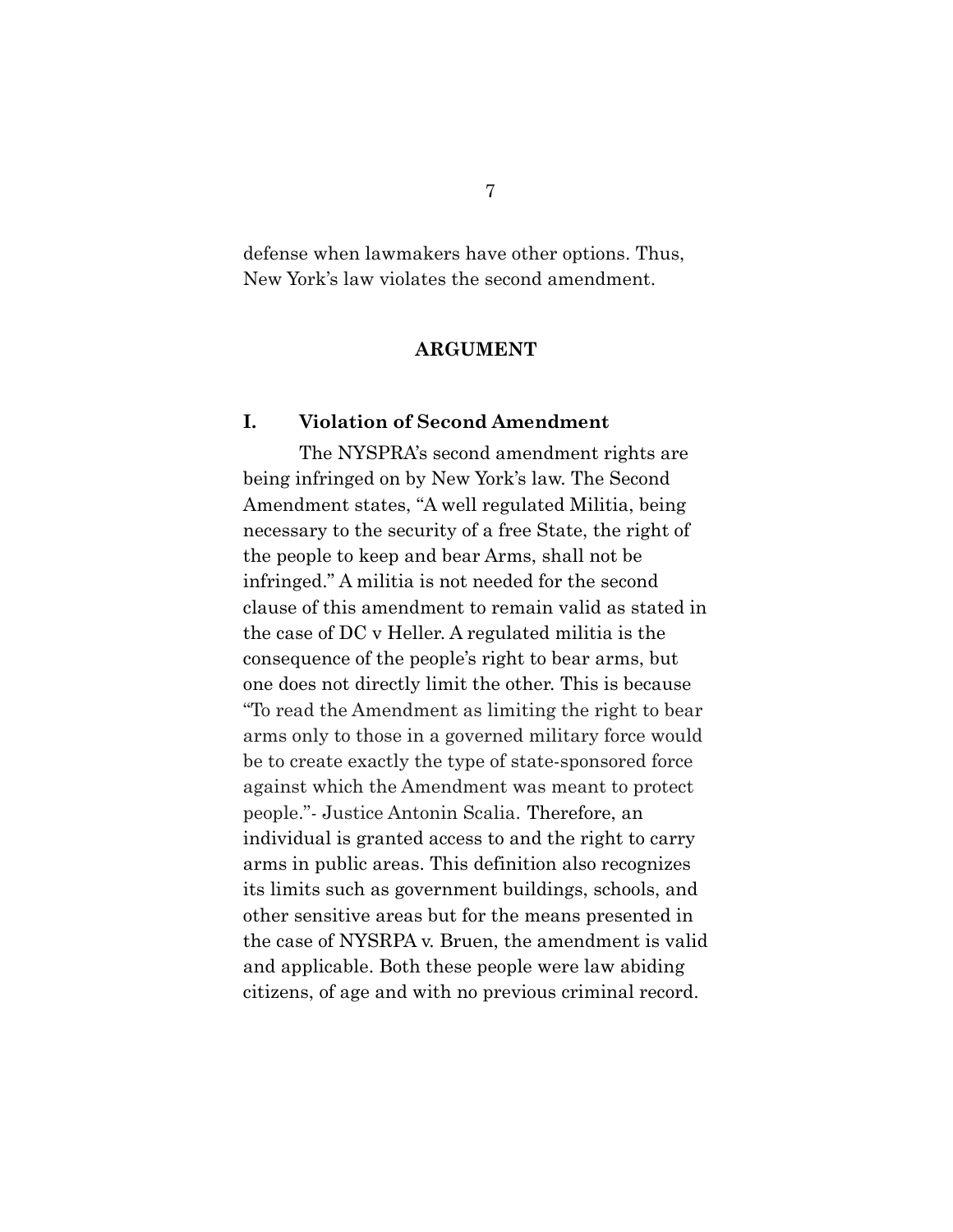They also did not apply for these arms with the intent to cause harm, nor were they using them in restrictive areas. Therefore, their second amendment right is unbreachable.

As stated in the case of DC v. Heller, because the text of the Amendment should be read in the manner that gives greatest effect to the plain meaning it would have had at the time it was written, the operative clause should be read to "guarantee an individual right to possess and carry weapons in case of confrontation." In this reading of the second amendment, the first clause does not limit the second by proving the right to bear arms is unaffected by the presence of a militia.

As proven by past precedents, concealed weapons are a right under the second amendment for the individual's protection. According to the Heller v. DC case in which Heller argued for his right to carry a firearm, the court said that "to read the Amendment as limiting the right to bear arms only to those in a governed military force would be to create exactly the type of state-sponsored force against which the Amendment was meant to protect people.". Knowing that, we can now state that each individual has the right to carry a gun to protect oneself and is not limited by a militia. Therefore the existence of a militia does not affect the right.

#### **II. Self Defence**

8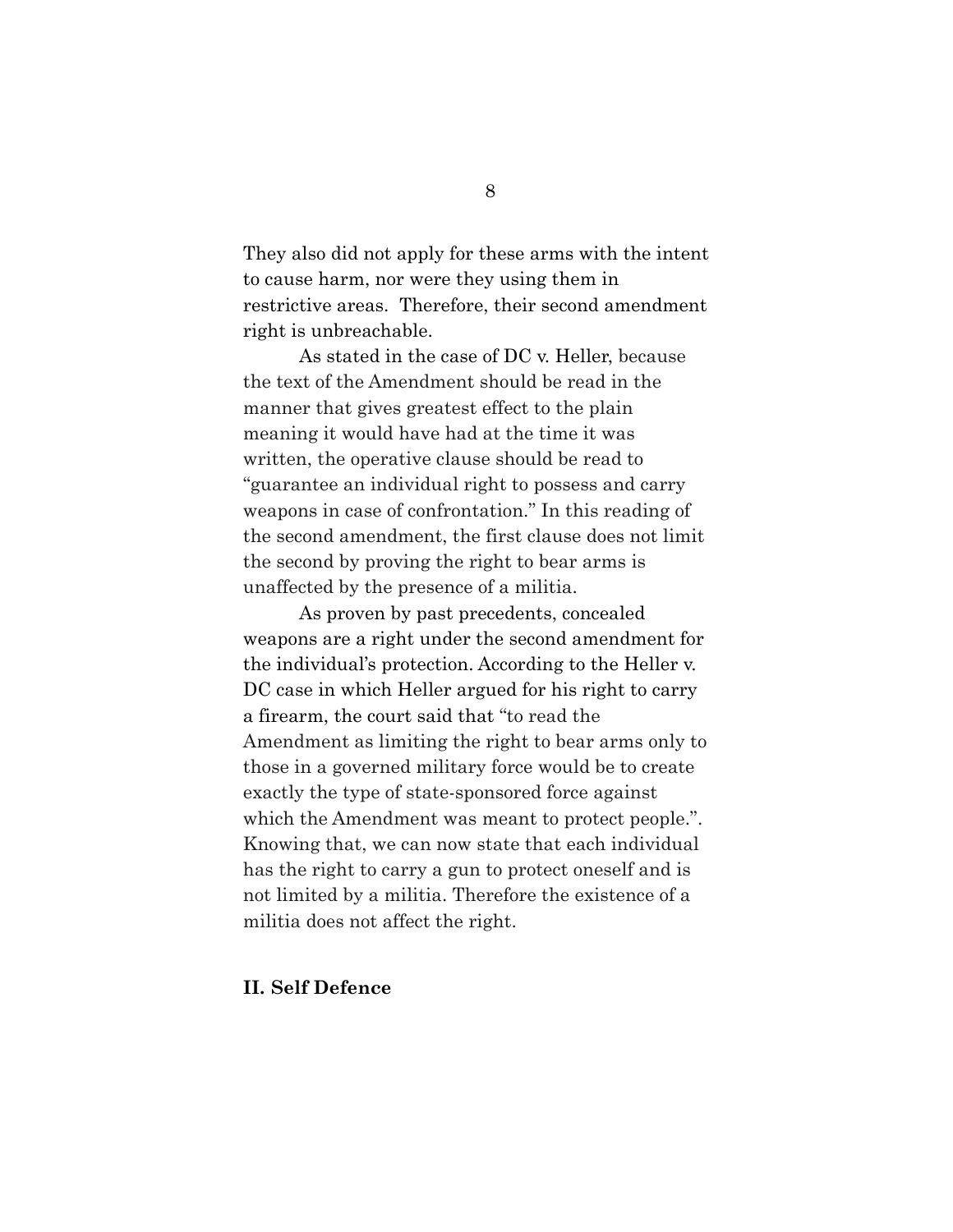Furthermore, concealed weapons are condoned by the court for self-defense measures. According to the Caetano v. Massachusetts case in 2016, a woman was possessing a stun gun in order to protect herself from her abusive ex-boyfriend. However, she was wrongly convicted for possessing a weapon until the supreme court ruled in favor of her. Stating that 1. Stun guns are valid firearms and that 2. concealed firearms are not against the law. Furthermore, Justice Samuel Alito agreed with the decision that self-defense and the rights under the Second Amendment are of utmost importance. This case is integral as it reinforces the access to self-defense that all individuals have when carrying a concealed weapon.

Self-defense is essential to every human being and this right must not be infringed. When a person is merely carrying a gun, not with the motive to harm anyone but to protect oneself, it is considered self-defense. When New York's state laws define a "special need for self-defense", it leaves the rights of self-defense up to a distant organization that does not understand the needs of that individual. In this case, a concealed weapon was to be carried for self-protection. At no point does it condone the harming of another. The reason why a firearm is necessary for self-protection is because it is the most effective deterrent in dangerous situations.

9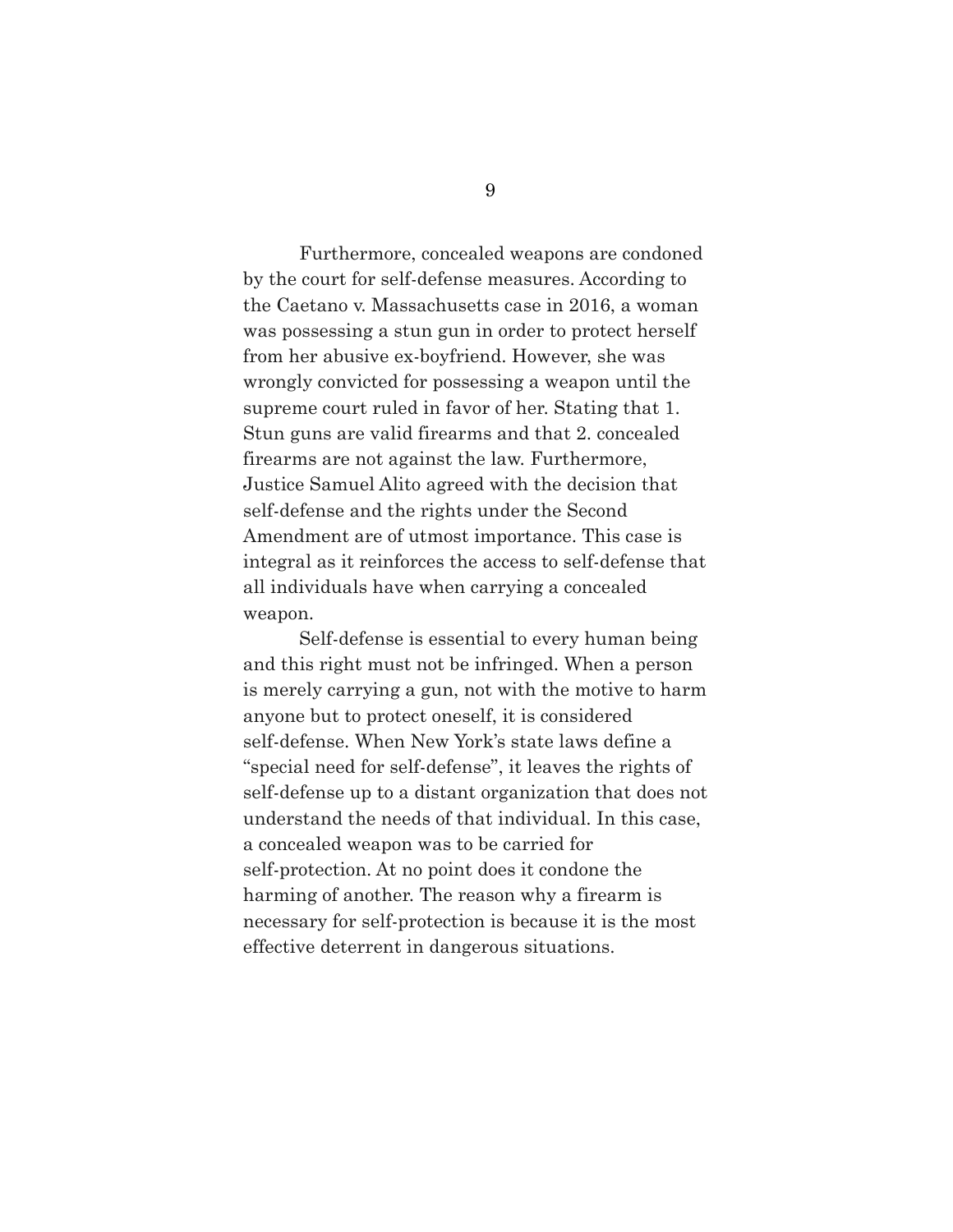#### *III.* **Strict Scrutiny**

This case should be classified with strict scrutiny because it substantially inhibits the rights of citizens when there are better alternatives. There are other possible restrictions to protect the public from crime such as denying firearm access in sensitive places (i.e schools, government buildings, etc.). Not only is the New York law not regarding these sensitive locations, it is infringing upon the second amendment rights.

Strict scrutiny states that in order for a legislative law to be passed, the government must have to achieve government interest after mitigating the limitations as much as possible. In this case, New York has not achieved that because there are other solutions to protecting the public's safety as stated was the intention for this law. In order to protect public safety, requiring all concealed weapons to have a license is not necessary. Only in vulnerable locations such as schools or government buildings should restrictions apply. This is because the population there is potentially vulnerable but because students are not of age to carry a gun and government buildings have adequate security, self-defense mechanisms are not necessary. This completely changes in the public setting as stated in our first argument.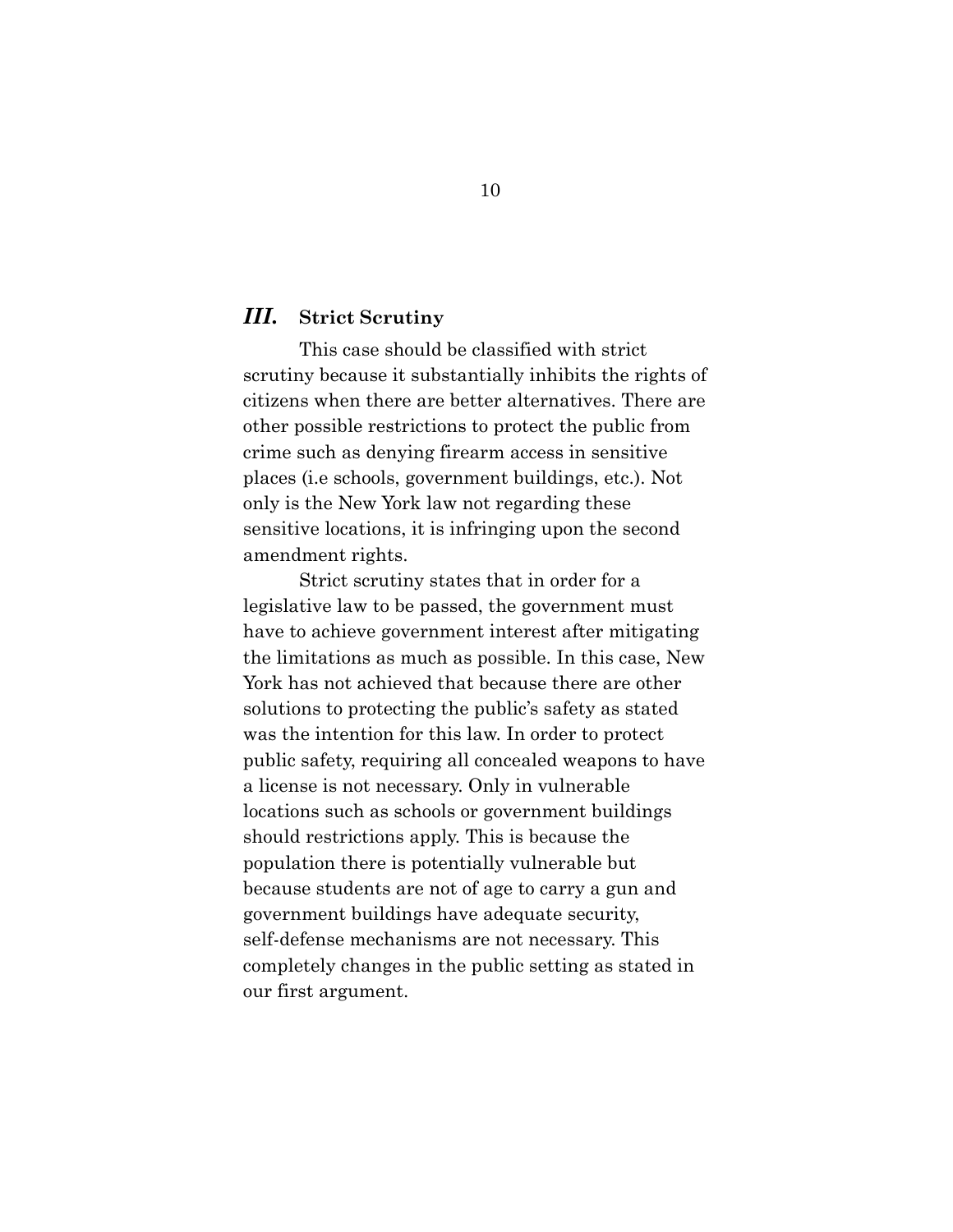The alternative solutions are to restrict gun usage in schools or other sensitive locations. This is for the benefit of both public safety and the individual's right to self-defense.